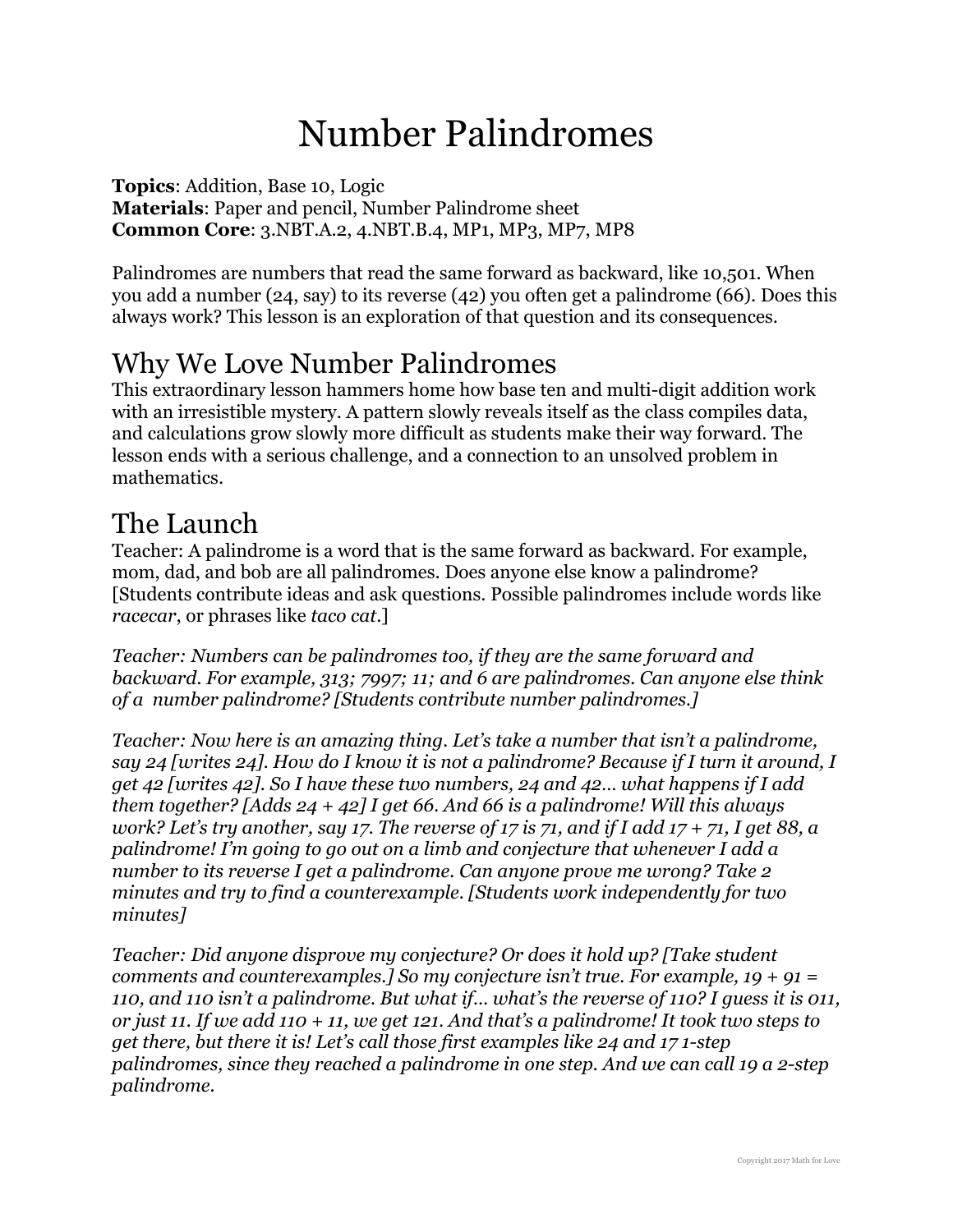*Teacher: At this point, I want to change my conjecture. Does anyone else have any thoughts or conjectures before I do? [take student comments, writing down conjectures as appropriate.] Well, here is my conjecture:* 

**Conjecture.** Every number becomes a palindrome after some number of steps.

*Teacher: We have palindromes, 1-step palindromes, and 2-step palindromes so far. There may be other kinds. What we are going to do now is try to collect some data. Everyone will get a 100s-chart to record their data. We can record by color. For example, let's say I want to check the number 18. I would add 18 to its reverse, 81, and get 99. That's a palindrome, and that took 1 step. So I can color 18 blue. Then I can try another number. I'm curious if everything will be a palindrome, and how many steps it will take to get to palindromes. Maybe there is some kind of pattern or structure. Let's find out.* 

## The Work

Students work independently or in pairs to test for palindromes and record their answers. The teacher can be the custodian of a "master" copy, so that students can come up, show their work, and color in a spot on the master copy accordingly. If students need to use different colors than specified on the sheet, that's fine, as long as they are consistent in their own work.

#### The Wrap

The teacher gathers the students together to look at the master copy and discuss what students found. Some observations students may have:

- 1. The calculation to do a number and to do its reverse is the same. For example, to check 18, you calculate  $18 + 81$ . To check 81, you calculate  $81 + 18$ . But those will give you the same answer! So you only need to check half the numbers on the 100s chart, and the other half will be a mirror image.
- 2. Some students may have noticed that, in fact, every number on the diagonals are colored the same color. This is more subtle, but you can bring this question to the fore by asking how the check of the numbers 18, 27, 36, 45, 54, etc. will be similar?
- 3. The surprise at the end of this lesson is that 89 and 98 seem not to resolve into a palindrome. Or do they? In fact, you can reassure students that they will become palindromes eventually, but it takes a long time. This is a problem that motivated students can take home to try on their own.
- 4. Students may have experimented with three-digit numbers. In particular, it's true that if all the digits in a number are 4 or less, the number is a palindrome or a 1-step palindrome. Some students may have noticed this, and be able to articulate why it is true.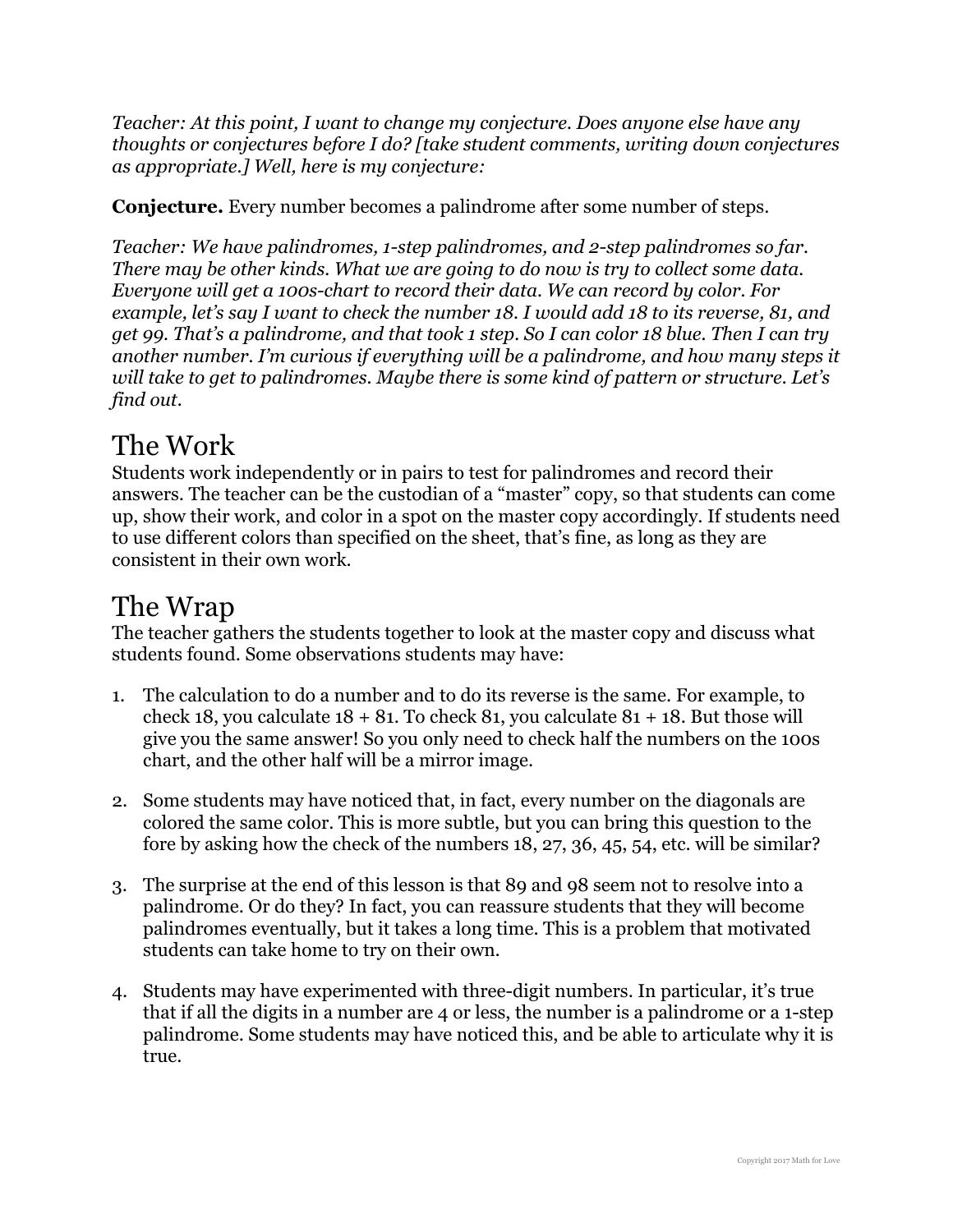A final note: there is, in fact, a number that no one can determine whether it resolves into a palindrome or not. That number is 196. An interesting point of discussion: how could you ever *know* if 196 doesn't resolve into a palindrome? What if it took a million steps? How could you know such a thing?

### Tips for the Classroom

- 1. Avoid certain trouble numbers during your opening demonstration. These are 95 and 59 (3-step palindromes), 96 and 69 (4-step palindromes) 97 and 79 (6-step palindromes), and 98 and 89 (24-step palindromes!!). Don't tell the kids how many steps it takes to do 98 until the end of class. You can also leave it vague (i.e., "98 takes somewhere between 20 and 30 steps to become a palindrome.") Steer students away from 98 and 89 if they try to do them too early in the class.
- 2. Students may notice that certain rows look like they are all 1-step, and not check certain numbers sufficiently. Make sure they are actually doing the arithmetic. The number 19 is a good check, since 12 through 18 are 1-step palindromes, and 19 is a 2 step palindrome.
- 3. Encourage students who need more practice to stick with low numbers first. Students who want a challenge can start with larger numbers (i.e. 60s, or even 90s).
- 4. An interesting extension for a future class: what if you took the differences between each number and its reverse instead of the sum? Would every number still eventually reach a palindrome?
- 5. You might want to have students note what palindrome each number ends at. Is there a pattern in these numbers as well?